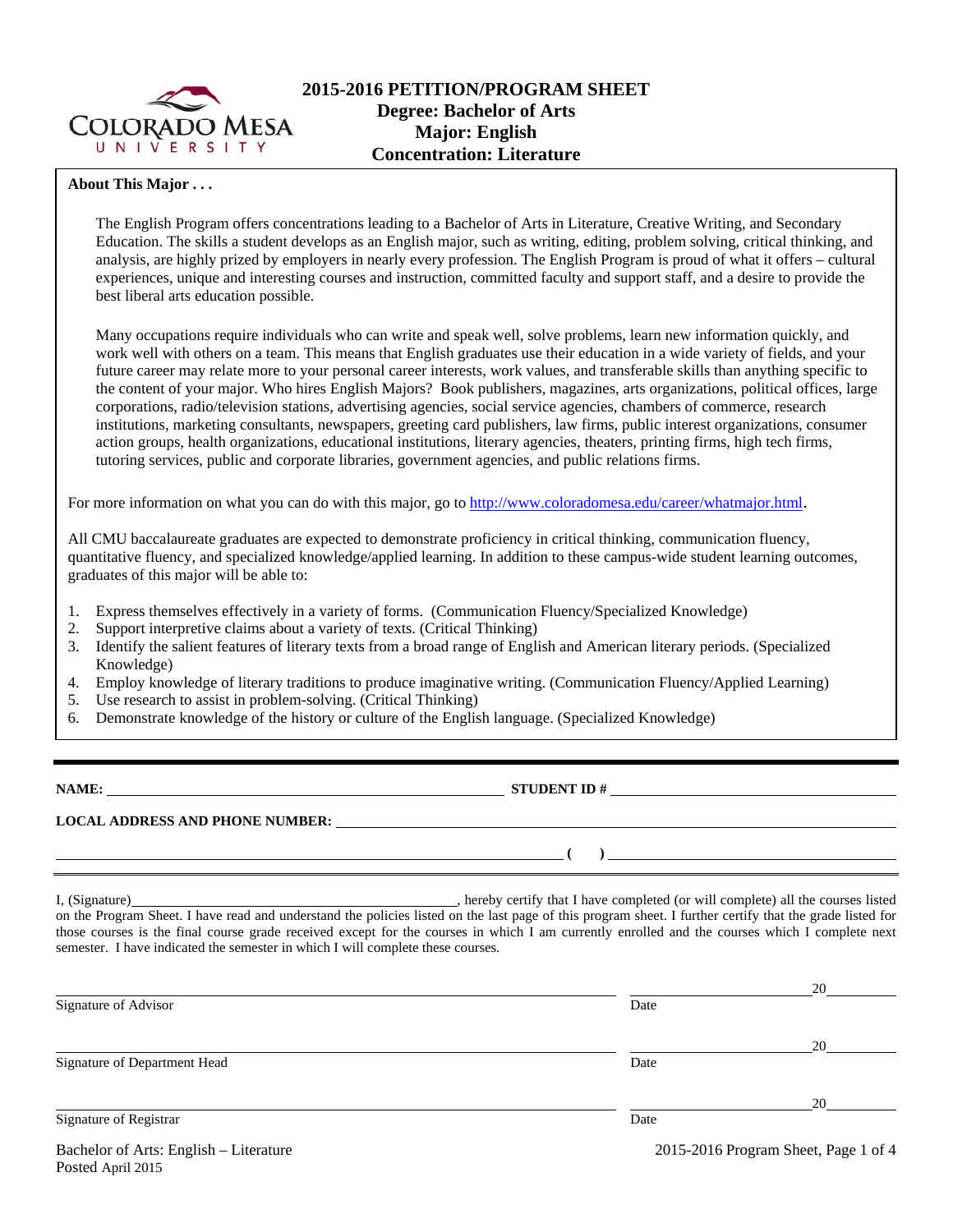#### **DEGREE REQUIREMENTS:**

- 120 semester hours total (Students must complete a minimum of 30 of the last 60 hours of credit at CMU, with at least 15 semester hours in major discipline courses numbered 300 or higher).
- 40 upper division credits (A minimum of 15 taken at the 300-400 course levels within the major at CMU).
- 2.00 cumulative GPA or higher in all CMU coursework
- 2.00 cumulative GPA or higher in coursework toward the major content area
- Pre-collegiate courses (usually numbered below 100) cannot be used for graduation.
- All English majors must maintain at least a 3.0 GPA average in their upper division ENGL courses.
- When filling out the program sheet a course can be used only once.
- A student must follow the CMU graduation requirements either from 1) the program sheet for the major in effect at the time the student officially declares a major; or 2) a program sheet for the major approved for a year subsequent to the year during which the student officially declares the major and is approved for the student by the department head. Because a program may have requirements specific to the degree, the student should check with the faculty advisor for additional criteria. It is the student's responsibility to be aware of, and follow, all requirements for the degree being pursued. Any exceptions or substitutions must be approved by the student's faculty advisor and Department Head.
- Essential Learning Capstone should be completed between 45 and 75 hours.
- See the "Undergraduate Graduation Requirements" in the catalog for additional graduation information.

**ESSENTIAL LEARNING REQUIREMENTS** (31 semester hours): See the current catalog for a list of courses that fulfill the requirements below. If a course is an Essential Learning option and a requirement for your major, you must use it to fulfill the major requirement and make a different selection for the Essential Learning requirement.

| Course No Title                                                                                                                                                                                                                      | Sem.hrs Grade Term/Trns |                 | <b>Required Courses (9 semester hours)</b>                                                                                                                                                                                                                                                                                                                              |               |  |
|--------------------------------------------------------------------------------------------------------------------------------------------------------------------------------------------------------------------------------------|-------------------------|-----------------|-------------------------------------------------------------------------------------------------------------------------------------------------------------------------------------------------------------------------------------------------------------------------------------------------------------------------------------------------------------------------|---------------|--|
|                                                                                                                                                                                                                                      |                         | ENGL 355        | Shakespeare                                                                                                                                                                                                                                                                                                                                                             | 3             |  |
| <b>English</b> (6 semester hours, must receive a grade of "C" or better and                                                                                                                                                          |                         | <b>ENGL 370</b> | Major Authors                                                                                                                                                                                                                                                                                                                                                           | 3             |  |
|                                                                                                                                                                                                                                      |                         |                 |                                                                                                                                                                                                                                                                                                                                                                         |               |  |
| must be completed by the time the student has 60 semester hours.)                                                                                                                                                                    |                         |                 | Choose one of the following two courses:                                                                                                                                                                                                                                                                                                                                |               |  |
| <b>ENGL 111 English Composition</b>                                                                                                                                                                                                  | 3                       | <b>ENGL 440</b> | History of the English                                                                                                                                                                                                                                                                                                                                                  |               |  |
| <b>ENGL 112 English Composition</b>                                                                                                                                                                                                  | 3                       |                 | Language                                                                                                                                                                                                                                                                                                                                                                | 3             |  |
|                                                                                                                                                                                                                                      |                         |                 |                                                                                                                                                                                                                                                                                                                                                                         |               |  |
| Math MATH 110 or higher (3 semester hours, must receive a grade of                                                                                                                                                                   |                         | OR              |                                                                                                                                                                                                                                                                                                                                                                         |               |  |
| "C" or better, must be completed by the time the student has 60 semester                                                                                                                                                             |                         | <b>ENGL 451</b> | Structure of the English                                                                                                                                                                                                                                                                                                                                                |               |  |
| hours.)                                                                                                                                                                                                                              |                         |                 | Language                                                                                                                                                                                                                                                                                                                                                                | 3             |  |
|                                                                                                                                                                                                                                      |                         |                 |                                                                                                                                                                                                                                                                                                                                                                         |               |  |
|                                                                                                                                                                                                                                      |                         |                 | <b>CONCENTRATION ELECTIVES:</b>                                                                                                                                                                                                                                                                                                                                         |               |  |
| <b>Humanities</b> (3 semester hours)                                                                                                                                                                                                 |                         |                 | <b>American Literature</b> (6 semester hours) Choose from Electives list on                                                                                                                                                                                                                                                                                             |               |  |
|                                                                                                                                                                                                                                      |                         | pg 3.           |                                                                                                                                                                                                                                                                                                                                                                         |               |  |
|                                                                                                                                                                                                                                      |                         |                 |                                                                                                                                                                                                                                                                                                                                                                         |               |  |
|                                                                                                                                                                                                                                      |                         | ENGL            | <u> 1989 - Alexandr Start, fransk politik (d. 19</u>                                                                                                                                                                                                                                                                                                                    |               |  |
| <b>Social and Behavioral Sciences (6 semester hours)</b>                                                                                                                                                                             |                         |                 |                                                                                                                                                                                                                                                                                                                                                                         |               |  |
|                                                                                                                                                                                                                                      |                         |                 | <b>English Literature</b> (6 semester hours) Choose from Electives list on                                                                                                                                                                                                                                                                                              |               |  |
|                                                                                                                                                                                                                                      |                         |                 |                                                                                                                                                                                                                                                                                                                                                                         |               |  |
|                                                                                                                                                                                                                                      |                         | pg 3.           |                                                                                                                                                                                                                                                                                                                                                                         |               |  |
| <b>Natural Sciences</b> (7 semester hours, one course must include a lab)                                                                                                                                                            |                         |                 | $ENGL \begin{tabular}{c} \begin{tabular}{@{}c@{}} \quad \quad \quad & \quad \quad & \quad \quad \\ \hline \end{tabular} \end{tabular}$                                                                                                                                                                                                                                  | 3             |  |
| <u>and the contract of the contract of the contract of the contract of the contract of the contract of the contract of the contract of the contract of the contract of the contract of the contract of the contract of the contr</u> |                         |                 | $ENGL$ and $I$ and $I$ and $I$ and $I$ and $I$ and $I$ and $I$ and $I$ and $I$ and $I$ and $I$ and $I$ and $I$ and $I$ and $I$ and $I$ and $I$ and $I$ and $I$ and $I$ and $I$ and $I$ and $I$ and $I$ and $I$ and $I$ and $I$                                                                                                                                          |               |  |
| <u> 1989 - Jan Salaman, masjid al-Alaman, masjid al-Alaman, masjid al-Alaman, masjid al-Alaman, masjid al-Alaman, </u>                                                                                                               |                         |                 |                                                                                                                                                                                                                                                                                                                                                                         |               |  |
|                                                                                                                                                                                                                                      |                         |                 | <b>World Literature</b> (3 semester hours) Choose from Electives list on                                                                                                                                                                                                                                                                                                |               |  |
|                                                                                                                                                                                                                                      |                         | pg 3.           |                                                                                                                                                                                                                                                                                                                                                                         |               |  |
|                                                                                                                                                                                                                                      |                         |                 |                                                                                                                                                                                                                                                                                                                                                                         | $\mathcal{F}$ |  |
| <b>History</b> (3 semester hours)                                                                                                                                                                                                    |                         |                 |                                                                                                                                                                                                                                                                                                                                                                         |               |  |
| <b>HIST</b>                                                                                                                                                                                                                          | 3                       |                 | <b>English Electives</b> (6 semester hours) Choose two courses form the                                                                                                                                                                                                                                                                                                 |               |  |
|                                                                                                                                                                                                                                      |                         |                 | English Electives list on page 3. One course must be upper division.                                                                                                                                                                                                                                                                                                    |               |  |
| <b>Fine Arts</b> (3 semester hours)                                                                                                                                                                                                  |                         |                 |                                                                                                                                                                                                                                                                                                                                                                         |               |  |
|                                                                                                                                                                                                                                      |                         |                 | $\begin{picture}(150,10) \put(0,0){\dashbox{0.5}(10,0){ }} \put(15,0){\dashbox{0.5}(10,0){ }} \put(15,0){\dashbox{0.5}(10,0){ }} \put(15,0){\dashbox{0.5}(10,0){ }} \put(15,0){\dashbox{0.5}(10,0){ }} \put(15,0){\dashbox{0.5}(10,0){ }} \put(15,0){\dashbox{0.5}(10,0){ }} \put(15,0){\dashbox{0.5}(10,0){ }} \put(15,0){\dashbox{0.5}(10,0){ }} \put(15,0){\dashbox$ |               |  |
|                                                                                                                                                                                                                                      |                         | ENGL            |                                                                                                                                                                                                                                                                                                                                                                         |               |  |

| WELLINESS REQUIREMENT (2 semester nours)              |  |  |
|-------------------------------------------------------|--|--|
| KINE 100 Health and Wellness                          |  |  |
|                                                       |  |  |
|                                                       |  |  |
| <b>ESSENTIAL LEARNING CAPSTONE (4 semester hours)</b> |  |  |
| ESSL 290 Maverick Milestone                           |  |  |
|                                                       |  |  |

|          | (see English $&$ math pre-reqs) 3 |  |
|----------|-----------------------------------|--|
| ESSL 200 | Essential Speech (co-requisite) 1 |  |

**FOUNDATION COURSES** (21 semester hours) Two **consecutive**

classes in the **same** foreign language. Must receive a grade of "C" or

|                 | better. FLAS $114 \& 115$ will <b>NOT</b> fulfill this requirement. |  |  |
|-----------------|---------------------------------------------------------------------|--|--|
| FLA.            |                                                                     |  |  |
| FLA.            |                                                                     |  |  |
| <b>ENGL 210</b> | Introduction to Literary Studies 3                                  |  |  |
| <b>ENGL 254</b> | Survey of English Literature I 3                                    |  |  |
| <b>ENGL 255</b> | Survey of English Literature II 3                                   |  |  |
| <b>ENGL 261</b> | Survey of American Lit I                                            |  |  |

## **ENGLISH – LITERATURE CONCENTRATION REQUIREMENTS**

ENGL 262 Survey of American Lit II 3

(36 semester hours) Must pass all courses with a grade of "C" or higher. All English majors must maintain at least a 3.0 GPA average in their upper division ENGL courses.

**English Core** (6 semester hours)<br>**ENGL 421** Introduction to Lit

| ENGL 421         | Introduction to Literary Theory                                                                                                                                                                                                      |                          |  |
|------------------|--------------------------------------------------------------------------------------------------------------------------------------------------------------------------------------------------------------------------------------|--------------------------|--|
|                  | and Criticism                                                                                                                                                                                                                        | 3                        |  |
| <b>ENGL 494*</b> | Seminar in Literature                                                                                                                                                                                                                | $\overline{\mathcal{E}}$ |  |
|                  | *ENGL 494 Seminar in Literature must be taken after 90 semester hours have                                                                                                                                                           |                          |  |
|                  | been accumulated. A student may take the seminar in the junior year, but must                                                                                                                                                        |                          |  |
|                  | take it again in the senior year. The junior-year class will count as an elective.                                                                                                                                                   |                          |  |
|                  | <b>Required Courses</b> (9 semester hours)                                                                                                                                                                                           |                          |  |
| <b>ENGL 355</b>  | Shakespeare                                                                                                                                                                                                                          | 3                        |  |
| ENGL 370         | <b>Major Authors</b>                                                                                                                                                                                                                 | $\mathcal{E}$            |  |
|                  | Choose one of the following two courses:                                                                                                                                                                                             |                          |  |
| ENGL 440         | History of the English                                                                                                                                                                                                               |                          |  |
|                  | Language                                                                                                                                                                                                                             | 3                        |  |
| <b>OR</b>        |                                                                                                                                                                                                                                      |                          |  |
| <b>ENGL 451</b>  | Structure of the English                                                                                                                                                                                                             |                          |  |
|                  | Language                                                                                                                                                                                                                             | 3                        |  |
| pg 3.            | <b>CONCENTRATION ELECTIVES:</b><br><b>American Literature</b> (6 semester hours) Choose from Electives list on                                                                                                                       |                          |  |
| ENGL             |                                                                                                                                                                                                                                      | 3                        |  |
| <b>ENGL</b>      | <u>and provide the state of the state of the state of the state of the state of the state of the state of the state of the state of the state of the state of the state of the state of the state of the state of the state of t</u> |                          |  |
|                  |                                                                                                                                                                                                                                      |                          |  |
|                  | <b>English Literature</b> (6 semester hours) Choose from Electives list on                                                                                                                                                           |                          |  |
| pg 3.            |                                                                                                                                                                                                                                      |                          |  |
| <b>ENGL</b>      |                                                                                                                                                                                                                                      |                          |  |
|                  |                                                                                                                                                                                                                                      |                          |  |
|                  | <b>World Literature</b> (3 semester hours) Choose from Electives list on                                                                                                                                                             |                          |  |
| pg 3.            |                                                                                                                                                                                                                                      |                          |  |
| <b>ENGL</b>      | <u> 1990 - Johann Stein, mars an deus Amerikaansk kommunister (</u>                                                                                                                                                                  | 3                        |  |
|                  | <b>English Floctives</b> (6 semester hours) Choose two courses form the                                                                                                                                                              |                          |  |

Course No Title Sem.hrs Grade Term/Trns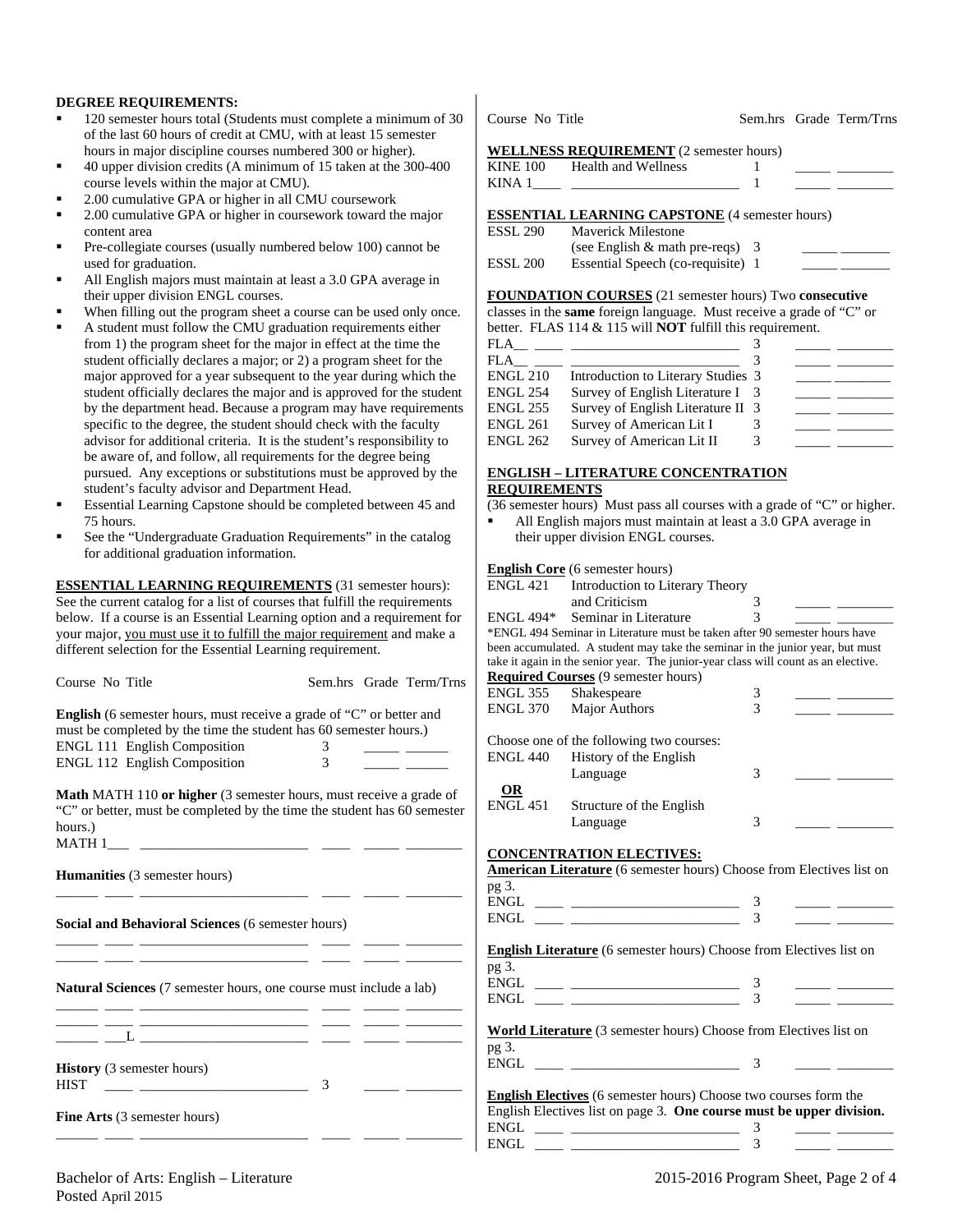**Electives** (All college level courses appearing on your final transcript, **not listed above** that will bring your total semester hours to 120 hours.) 26 semester hours; 4-7 hours of upper division may be needed.) Course No Title Sem.hrs Grade Term/Trns

| Course No Title |                                                           |  | Sem.hrs Grade Term/Trns |
|-----------------|-----------------------------------------------------------|--|-------------------------|
|                 |                                                           |  |                         |
|                 |                                                           |  |                         |
|                 | <u> 1999 - Jan James James, participant et al. (2001)</u> |  |                         |
|                 |                                                           |  |                         |
|                 |                                                           |  |                         |
|                 |                                                           |  |                         |
|                 |                                                           |  |                         |
|                 |                                                           |  |                         |

# **American Literature Electives:**

ENGL 314 American Literature to 1830 (3) ENGL 315 American Literature 1830-1870 (3) ENGL 316 American Literature 1870-1900 (3)

#### **English Literature Electives:**

ENGL 311 English Medieval Literature (3) ENGL 313 English Renaissance Literature (3) ENGL 470 18<sup>th</sup> Century British Literature (3)

#### **World Literature Electives:**

ENGL 301 Classic Greek and Latin Literature (3) ENGL 330 Women in World Thought and Literature (3)

### **ENGLISH ELECTIVES** (6 Semester Hours) Select from:

**One class must be upper division** ENGL 131 Western World Literature I (3) ENGL 132 Western World Literature II (3) ENGL 150 Introduction to Literature (3) ENGL 222 Mythology (3) ENGL 231 Non-Western World Literature I (3) ENGL 232 Non-Western World Literature II (3) ENGL 240 Children's Literature (3) ENGL 250 Introduction to Creative Writing (3) ENGL 301 Classical Literature (3) ENGL 311 English Medieval Literature (3) ENGL 313 English Renaissance Literature (3) ENGL 314 American Literature to 1830 (3) ENGL 315 American Literature 1830-1870 (3) ENGL 316 American Literature 1870-1900 (3) ENGL 330 Women in World Thought & Literature (3) ENGL 335 The Bible as Literature (3) ENGL 343 Language and Literacy (3) ENGL 365 Literature for Young Adults (3) ENGL 380 Creative Writing: Nonfiction (3) ENGL 381 Creative Writing: Fiction (3)

 ENGL 435 American Literature 1900-1945 (3) ENGL 436 American Literature 1945-Persent (3) ENGL 438 Ethnic Experience in U.S Literature (3)

ENGL 471 British Romanticism (3) ENGL 475 Victorian Literature (3) ENGL 478 20<sup>th</sup> Century British Literature (3)

ENGL 335 The Bible as Literature (3) ENGL 423 Genre Studies(3)

ENGL 382 Creative Writing: Crafting Fiction(3) ENGL 383 Creative Writing: Poetry (3) ENGL 384 Art of the Essay(3) ENGL 385 Technical Writing (3) ENGL 386 Roots of Modern Rhetoric (3) ENGL 387 Literary Editing and Publishing (1) ENGL 388 Creative Writing: Crafting Poetry (3) ENGL 390 Introduction to Film Studies (3) ENGL 395 Independent Study (1-3) ENGL 396 Topics (1-3) ENGL 415 American Folklore (3) ENGL 423 Genre Studies (3) ENGL 435 American Literature 1900-1945 (3) ENGL 436 American Literature 1945 to the Present (3) ENGL 438 Ethnic Experience in U.S. Literature (3) ENGL 440 History of the English Language (3) ENGL 451 Structure of the English Language (3) ENGL 470 18<sup>th</sup> Century British Literature (3) ENGL 471 British Romanticism (3) ENGL 475 Victorian Literature (3) ENGL 478 20<sup>th</sup> Century British Literature (3) ENGL 492 Seminar in Writing (3) ENGL 495 Independent Study (1-3) ENGL 496 Topics (1-3)